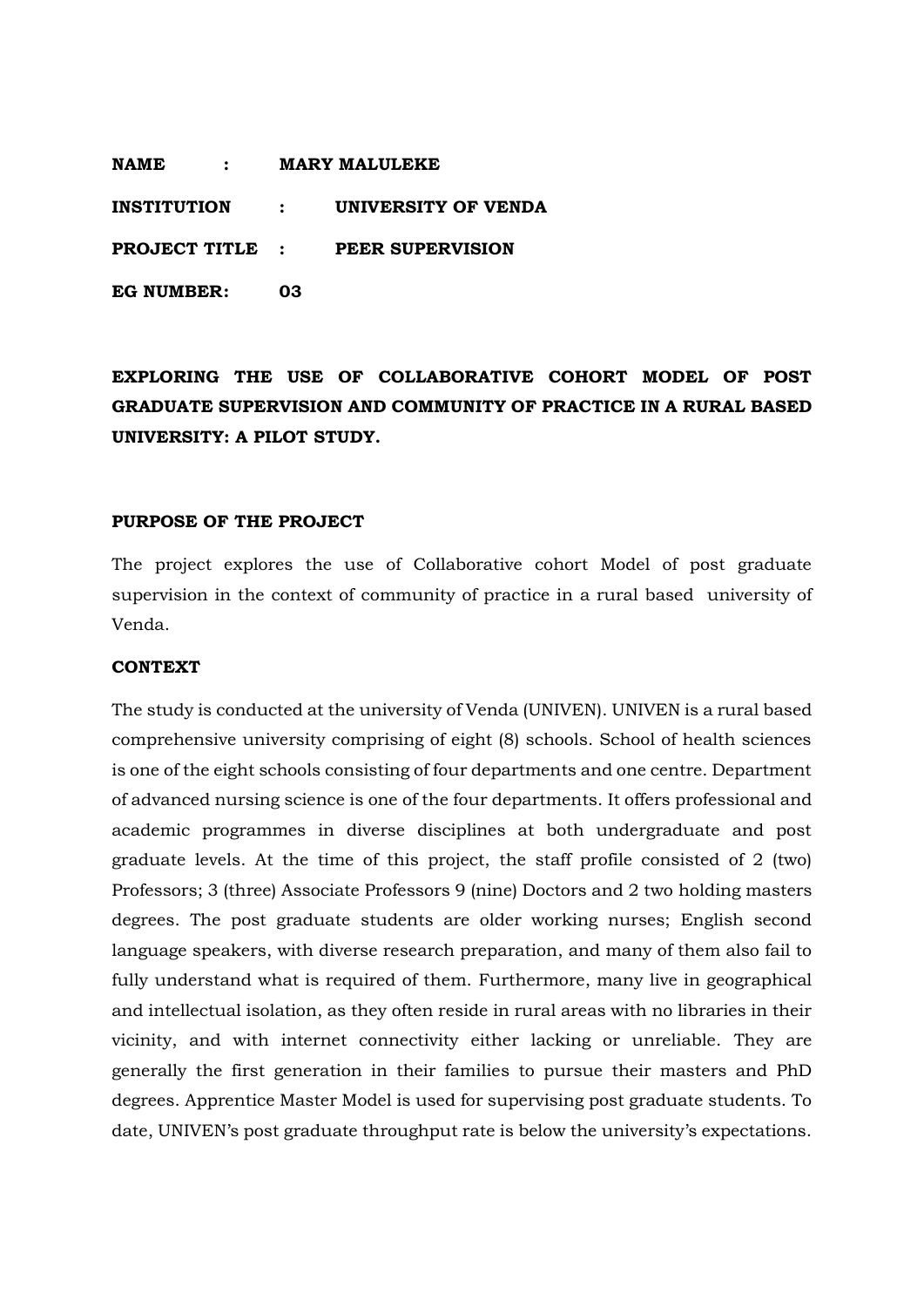## **THEORY**

This project draws on Collaborative Cohort Model (CCM) of higher degrees supervision which is gaining increasing popularity internationally and, in some contexts, replacing the conventional Apprentice Master Model (AMM). Among the motivations for appropriating the CCM for postgraduate students, Mandzuk, Hasinoff and Seifert, (2003) Tareilo, (2007); Vithal, (2009);) Samuel and Vithal, (2011) found that the cohort model promotes collaborative and interactive learning; social and emotional support, interdependence and shared ideology which supplement the support offered to students by one to-one supervision. In South Africa, in an attempt to maximise support for its doctoral students, the Education Faculty of UKZN has adopted CCM. Thus the success of the cohort model of doctoral supervision over the apprentice-master model, particularly as it addresses the problem of throughput at UKZN, is well documented (Samuel, 2008; Vithal, 2009).

Secondly, the project draws on Community of Practice theory (Wenger 1998), to explore, within the UNIVEN context, the formation of a 'community of practice', which would serve as support structure to achieve a common goal for supervisors.

## **Rationale of the project study**

How and why the Collaborative cohort model of supervision improves postgraduate throughput rate within the context of a community of practice at the university of Venda is an under researched area. This pilot study thus contributes to this knowledge gap.

## **METHODS**

## **Study design**

A qualitative explorative, descriptive and contextual design was adopted to achieve the project purpose as described by Burns and Groves (2016) and Brink (2018). Upon obtaining the ethical clearance from the university higher degree committee, staff members were purposively sampled.

## **Data collection**

With the five supervisors, three meetings took place as follows: The first meeting was to officially meet and greet as community of practice members, and mainly to collect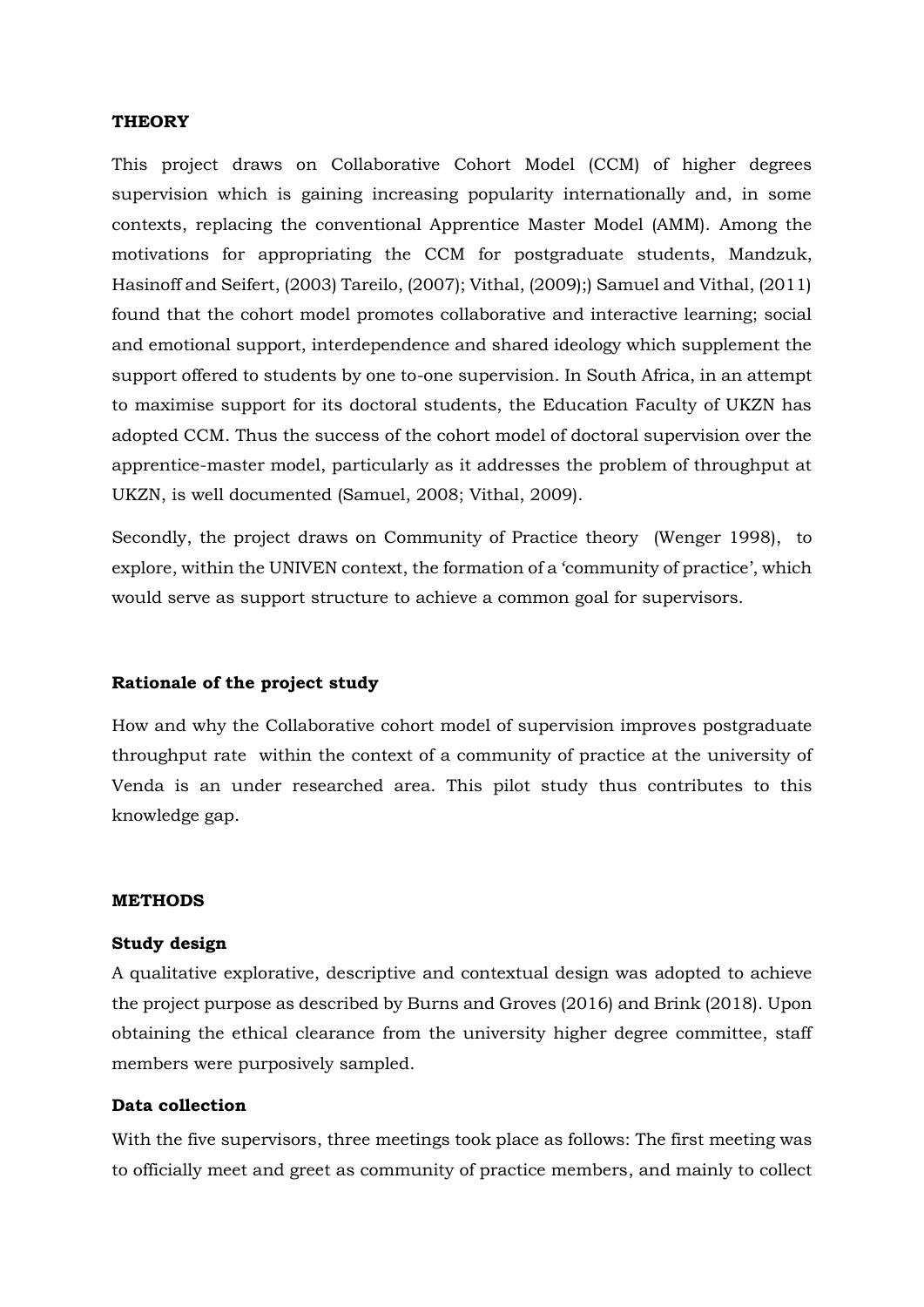base line data through accessing the experiences of the four supervisors regarding post graduate supervision. This was achieved through the use of naïve sketch narratives which is objective one of the project. I requested supervisors to narrate and share their postgraduate experience at UNIVEN and send these to me via email. The instruction was as follows:

*Kindly write and share your research supervision experience as a supervisor.*

Supervisors were allowed two weeks to send their naïve sketches via email as agreed. Within two weeks all supervisors sent their narratives. Then we all met to go through and analyse the narratives as agreed.

# **Findings**

The analysis revealed three themes namely, being a novice in supervision; workload; and students, as follows:

**Novice in supervision:** participants were loud regarding being inexperienced when it comes to supervision. *"I joined the university from doing bed side nursing at the hospital. I was allocated 5 master's students to supervise. I had no orientation with regard to supervision. No background on what to do; how to do it; why do it and when to do it. I was thrown at the deepest end. I supervise with trial and error, I supervise as I was supervised".*

**Workload:** The expectations and deliverables to the teaching staff were reported to be a barrier to supervision. *"The workload is too much for one person, I have 3 modules to teach undergraduates which include marking of tests, examinations and projects for 90 students per module; expected to publish, attend conferences, do community engagement and to supervise students. This is very frustrating. Every year I am allocated students to supervise on top of the once I have.*

**Students:** Students were mentioned to be the role players when it comes to supervision. "T*he students are not doing their part, they do not take their studies serious, not prepared, they do not effect comments and do not meet deadlines. They bring their social and occupational status to class forgetting that they are students, in some cases they even send their spouses for feedback and comments sessions".*

Based on the findings, participating supervisors agreed to pilot the use CCM as well as to form CoP. They felt working together would bring more positive outcomes in terms of learning from each other and so forth. This is supported by Wenger (1998); Samuel, 2008) and Vithal (2009) who report that the cohort model provides opportunities for novice supervisors to be inducted and mentored into supervision by working alongside their more experienced colleagues. At the same time, Lewis et al. (2010) observe that without purposeful supervisor nurturance, departmental